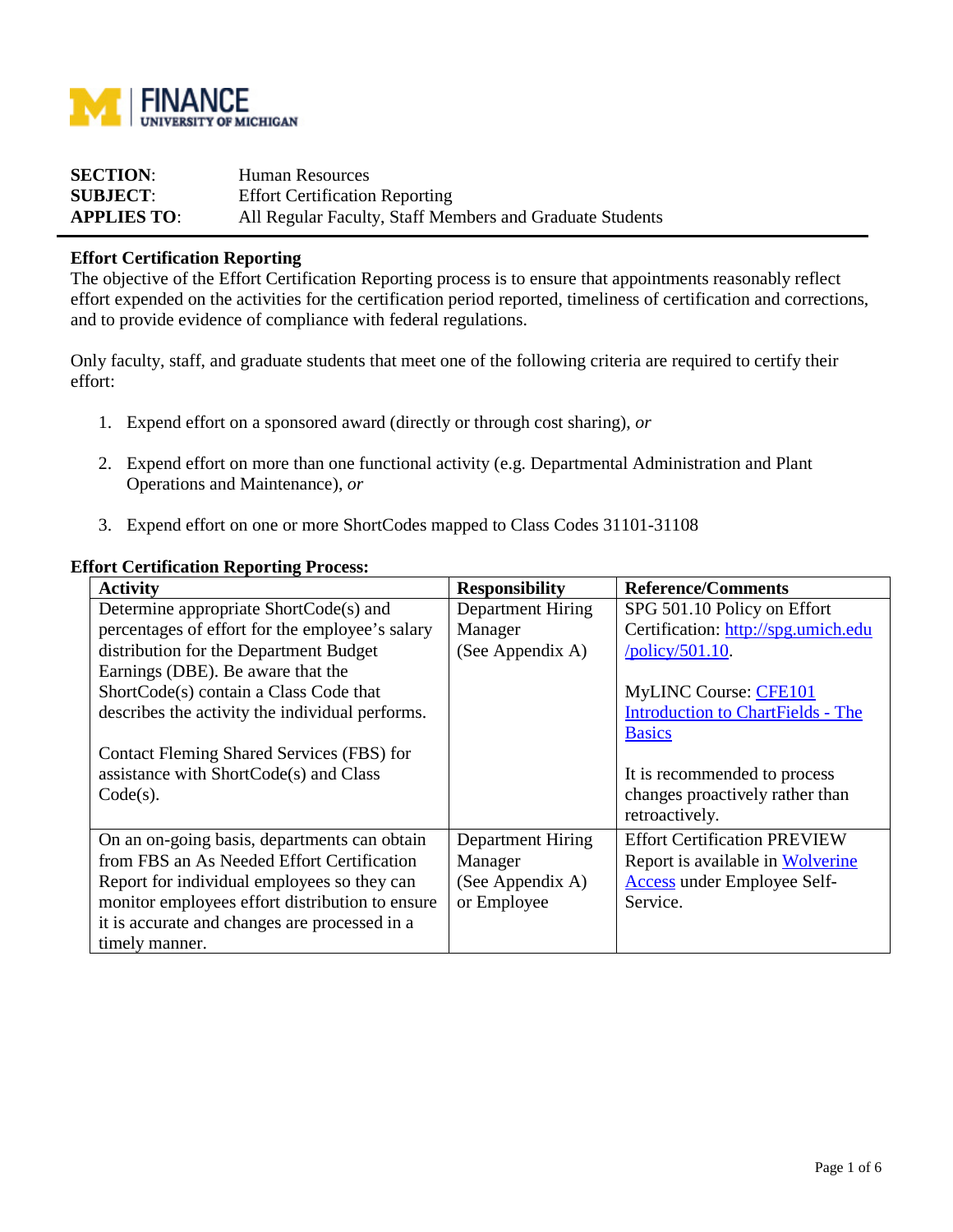

| If a change is required, note change on As<br>Needed Effort Report and submit to FBS to<br>revise DBE.                                                                                                                                                                                                                                                                                                                                                                                                         | <b>Department Hiring</b><br>Manager<br>(See Appendix A) | For instructions and information on<br>how to use the Submittal Form,<br>login to <u>MY LINC</u> , and navigate to<br>$Home > Learn - Catalog > Human$<br>Resources Management System ><br>Human Resources > Administer<br>Workforce > Change Employee<br>Data.<br>Submittal Form approval should be<br>done by someone with higher level<br>authority.                                                                                                                                                                                                                        |
|----------------------------------------------------------------------------------------------------------------------------------------------------------------------------------------------------------------------------------------------------------------------------------------------------------------------------------------------------------------------------------------------------------------------------------------------------------------------------------------------------------------|---------------------------------------------------------|--------------------------------------------------------------------------------------------------------------------------------------------------------------------------------------------------------------------------------------------------------------------------------------------------------------------------------------------------------------------------------------------------------------------------------------------------------------------------------------------------------------------------------------------------------------------------------|
| An email from the Payroll Office in Financial<br>Operations is sent to all individuals required to<br>certify (regular faculty, staff members, and<br>graduate students) and their HRMS<br>administrators when the certification period<br>begins.                                                                                                                                                                                                                                                             | Payroll Office                                          | Faculty and Staff - Annual: Email<br>sent on or around July 1.<br>Graduate Students - Term: Emails<br>sent approximately six weeks<br>before certification is due.                                                                                                                                                                                                                                                                                                                                                                                                             |
| Employee reads the education material and<br>completes a mandatory quiz.<br><b>Review Effort Certification Report for</b><br>accuracy. If report reasonably reflects effort<br>percentages in relation to work performed for<br>the time period stated, electronically sign. If<br>report does not reasonably reflect effort, click<br>NO to generate an email to HR administrator.<br>Explain corrections and send. HR administrator<br>must process changes and notify employee<br>once they have been made. | Employee                                                | <b>Certification Timeline:</b><br>Faculty & Staff - Annual:<br>• April 1 - August 15 (for July 1-<br>June 30 effort).<br>Graduate Students - Term:<br>• March 15 - April 30 (for winter<br>term effort).<br>• July 15 - August 31 (for spring/<br>summer term effort)<br>• November 15 - December 31<br>(for fall term effort).<br>Employee should be aware certain<br>effort should not be charged to<br>sponsored agreements such as new<br>proposal writing and general<br>instructional activities. They should<br>also be aware of their committed<br>effort on projects. |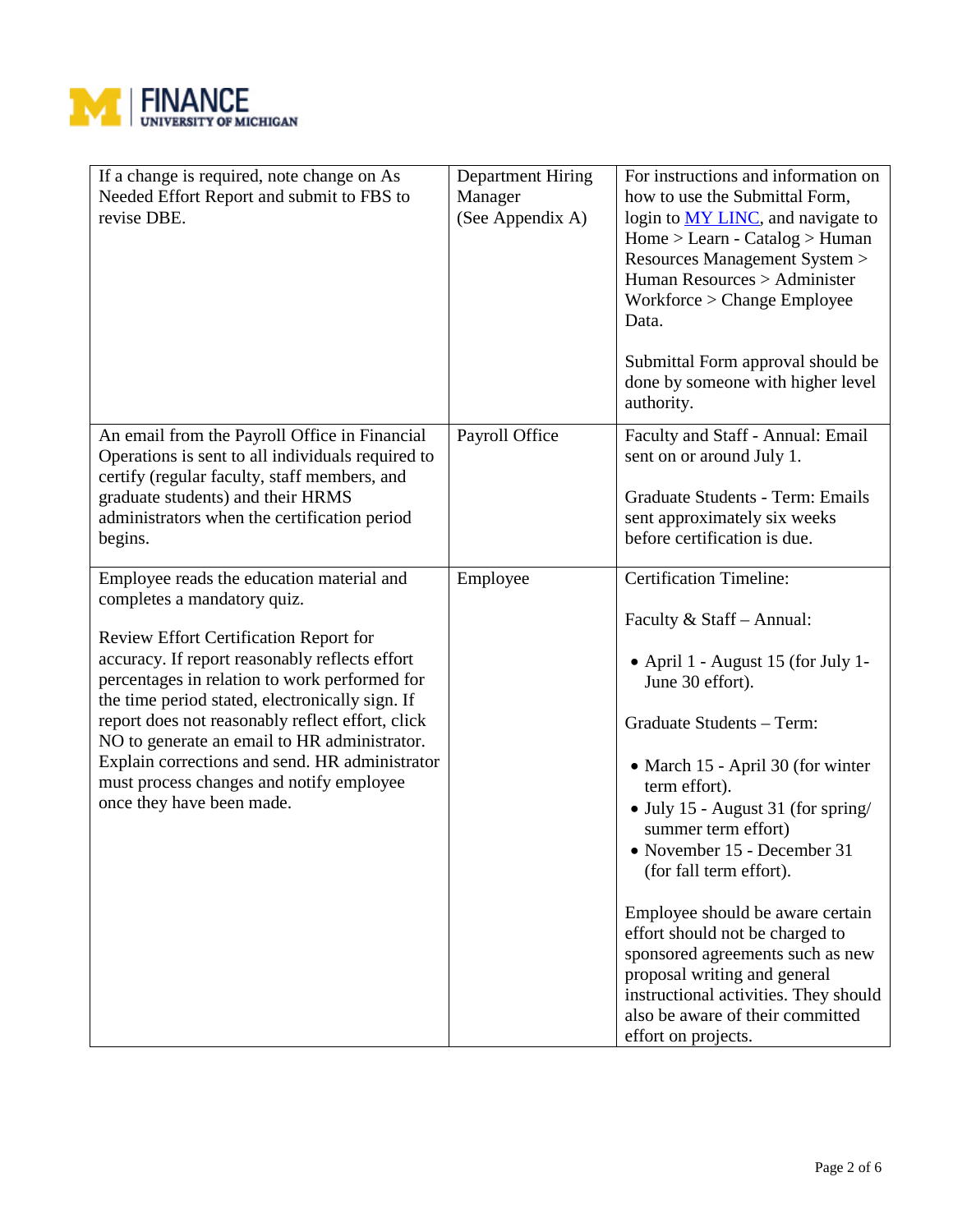

| Throughout the certification period, run the<br><b>Effort Certification Status reports and follow</b><br>up with employees who have not certified or<br>need to re-certify until all reports are certified.<br>Ensure employee is aware of their<br>responsibilities. | <b>Department Hiring</b><br>Manager<br>(See Appendix A) | To monitor compliance, run Effort<br>Certification Status Reports in<br>Wolverine Access.<br>1. Enter year OR TERM (i.e.<br>"2013" "1701") in the FISCAL<br>YEAR/TERM box.<br>2. Enter Org Group, Admin Dept,<br>or Appointing Department. If<br>you choose Appointing<br>Department, remember that<br>Payroll follows up on based on<br>Administrative Department.<br>3. Choose any combination of<br>radio buttons: Certified, Not<br>Certified, or Needs<br>Recertifying.<br>4. Click RUN and wait for the<br>next screen.<br>5. At upper left, verify that<br>SERVER NAME is PSUNX.<br>At lower right, make sure that<br>TYPE is Web and FORMAT is<br>CSV.<br>6. Click OK at lower left. |
|-----------------------------------------------------------------------------------------------------------------------------------------------------------------------------------------------------------------------------------------------------------------------|---------------------------------------------------------|----------------------------------------------------------------------------------------------------------------------------------------------------------------------------------------------------------------------------------------------------------------------------------------------------------------------------------------------------------------------------------------------------------------------------------------------------------------------------------------------------------------------------------------------------------------------------------------------------------------------------------------------------------------------------------------------|
|                                                                                                                                                                                                                                                                       |                                                         | 7. The output will be pushed to<br>your email inbox.                                                                                                                                                                                                                                                                                                                                                                                                                                                                                                                                                                                                                                         |
|                                                                                                                                                                                                                                                                       |                                                         | Open the email and click<br>DOWNLOAD. The output will<br>appear in Excel format.                                                                                                                                                                                                                                                                                                                                                                                                                                                                                                                                                                                                             |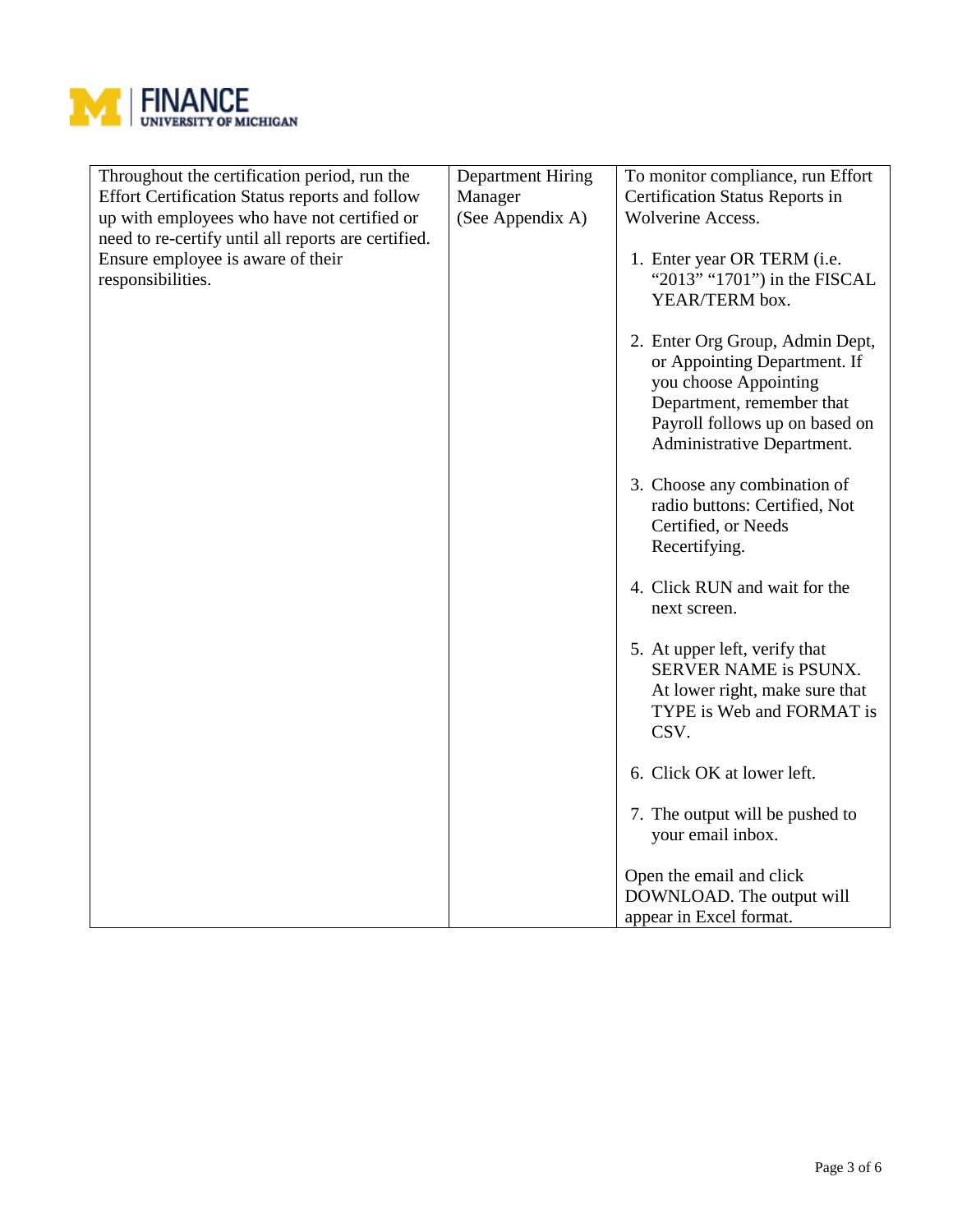

| As Needed Effort Certification Reports should<br>be created on an ad-hoc basis for special<br>circumstances, including:<br>• Employee terminates employment during the<br>current effort certification period.<br>• A change was made to an employee's effort<br>and the employee has left the university.<br>• Employee begins a Reduction in Force (RIF).<br>• Employee begins a Leave of Absence (LOA).<br>Verify that the employee certified prior periods<br>online as appropriate. If prior periods need<br>certification and the employee's termination<br>date is in the past, create As Needed Effort<br>Certification Reports for those periods also. If<br>the employee is still active, ask the employee<br>to certify prior periods online as soon as<br>possible. | <b>Department Hiring</b><br>Manager<br>(See Appendix A) | Run As Needed Effort Certification<br>Reports.<br><b>Effort Certification Reporting</b><br>procedures: http://finance.umich.<br>edu/finops/reporting/effort/adhoc_c<br>ertification.<br>Use the Termination Checklist<br>available on HR's web site under<br>Managers Toolkit: https://hr.umich.<br>edu/working-u-m/my-employment/<br>uhr-procedures/20140-termination-<br>employment. |
|---------------------------------------------------------------------------------------------------------------------------------------------------------------------------------------------------------------------------------------------------------------------------------------------------------------------------------------------------------------------------------------------------------------------------------------------------------------------------------------------------------------------------------------------------------------------------------------------------------------------------------------------------------------------------------------------------------------------------------------------------------------------------------|---------------------------------------------------------|----------------------------------------------------------------------------------------------------------------------------------------------------------------------------------------------------------------------------------------------------------------------------------------------------------------------------------------------------------------------------------------|
| Review As-Needed Effort Certification report<br>for accuracy. If it reasonably reflects effort<br>percentages in relation to work performed for<br>the time period stated, sign. If report does not<br>reasonably reflect effort, discuss and document<br>changes with manager.                                                                                                                                                                                                                                                                                                                                                                                                                                                                                                 | Employee                                                |                                                                                                                                                                                                                                                                                                                                                                                        |
| Process online DBE change using As Needed<br>Effort Report authorized by Department.                                                                                                                                                                                                                                                                                                                                                                                                                                                                                                                                                                                                                                                                                            | <b>FBS</b>                                              |                                                                                                                                                                                                                                                                                                                                                                                        |
| For terminating an employee, run As Needed<br>Effort Certification Report and provide to<br>department.                                                                                                                                                                                                                                                                                                                                                                                                                                                                                                                                                                                                                                                                         | <b>FBS</b>                                              | <b>Effort Certification Reporting</b><br>procedures: https://www.finops.<br>umich.edu/programs/effortrptg?aut<br>$h = true$ .                                                                                                                                                                                                                                                          |
| Have employee sign the report acknowledging<br>effort (if required) prior to terminating from the $\vert$ Manager<br>University (not if transferring to a different<br>position). Return signed form to FBS                                                                                                                                                                                                                                                                                                                                                                                                                                                                                                                                                                     | Department Hiring<br>(See Appendix A)                   |                                                                                                                                                                                                                                                                                                                                                                                        |
| Send signed report to:<br>Payroll Office<br>G395 Wolverine Tower<br>3003 S State St 1287                                                                                                                                                                                                                                                                                                                                                                                                                                                                                                                                                                                                                                                                                        | <b>FBS</b>                                              |                                                                                                                                                                                                                                                                                                                                                                                        |

### **Other related information:**

• Effort Reporting. Detailed information on Cost Reimbursement's web site at http://finance.umich. edu/finops/reporting/effort/adhoc\_certification. You must log in with your uniqname and password to access this site.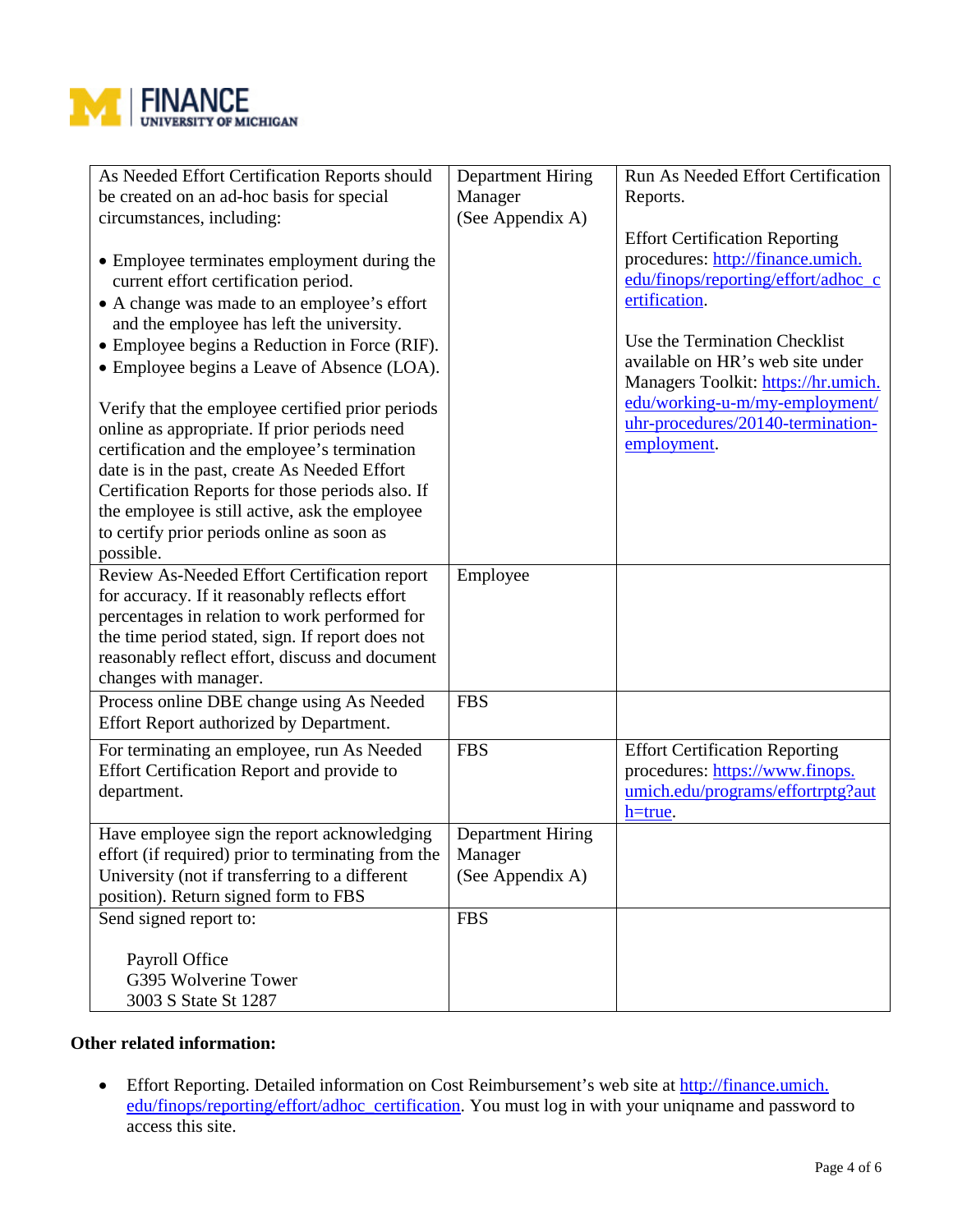

# Key Contacts:

- Additional employment resources for departments can be found on the Recruiting and Employment Services website at http://hr.umich.edu/empserv/.
- Contact FBS for Wolverine Access or Business Objects access questions.
- Contact Cost Reimbursement, Cost.Reimbursement.Effort.Reporting@umich.edu, for questions about Effort Certification Reporting.

Related Standard Practice Guides or other Regulations:

- Federal regulations including information on effort reporting, Title 2 in the Code of Federal Regulations, Part 200 -- Uniform Administrative Requirements, Cost Principles, and Audit Requirements for Federal Awards [https://www.ecfr.gov/cgi-bin/text-idx?SID=e73c0dc8f3a1495ded9ed85928797aee&mc=true](https://www.ecfr.gov/cgi-bin/text-idx?SID=e73c0dc8f3a1495ded9ed85928797aee&mc=true%20&node=pt2.1.200&rgn=div5)  [&node=pt2.1.200&rgn=div5](https://www.ecfr.gov/cgi-bin/text-idx?SID=e73c0dc8f3a1495ded9ed85928797aee&mc=true%20&node=pt2.1.200&rgn=div5)
- SPG 501.10 Policy on Effort Certification:  $\frac{http://spg.umich.edu/policy/501.10}{http://spg.umich.edu/policy/501.10}$
- SPG 501.09 Policy on Retroactive Salary Distribution Changes <http://spg.umich.edu/policy/501.09>

| Date of Issue | <b>Description of Change</b>                                                                                                                                                                                                                                                                                        | Page(s)<br><b>Affected</b> | <b>Approved By</b> |
|---------------|---------------------------------------------------------------------------------------------------------------------------------------------------------------------------------------------------------------------------------------------------------------------------------------------------------------------|----------------------------|--------------------|
| 6/27/2007     | Original template created                                                                                                                                                                                                                                                                                           | All                        |                    |
| 11/20/2008    | Updated with SPG revisions and corrected links                                                                                                                                                                                                                                                                      | All                        |                    |
| 3/18/2010     | Minor updates (including new FinOps website<br>links)                                                                                                                                                                                                                                                               | All                        |                    |
| 1/19/2011     | Minor updates for FY2011 Certification                                                                                                                                                                                                                                                                              | $1-2$                      |                    |
| 8/23/2011     | Updated to reflect some of the FBS process                                                                                                                                                                                                                                                                          | All                        |                    |
| 11/22/2011    | Updated to reflect all FBS process                                                                                                                                                                                                                                                                                  | All                        |                    |
| 1/5/2012      | Minor updated for FY2012 Certification                                                                                                                                                                                                                                                                              | 2                          |                    |
| 1/10/2013     | A number of revisions made for FY2013<br>Certification including clarification of 1) employee<br>responsibilities, 2) which reports should be<br>created/run for which activity, 3) submittal form<br>instructions, 4) certification period and timelines 5)<br>how to run Effort Certification Status Report, etc. | All                        |                    |
| 1/29/2014     | A number of clarifications made including 1)<br>employee responsibilities, 2) which reports<br>should be created/run for which activity, 3)<br>submittal form instructions, 4) certification<br>period and timelines 5) how to run Effort<br>Certification Status Report, etc.                                      | All                        |                    |

#### **Record of Revisions:**